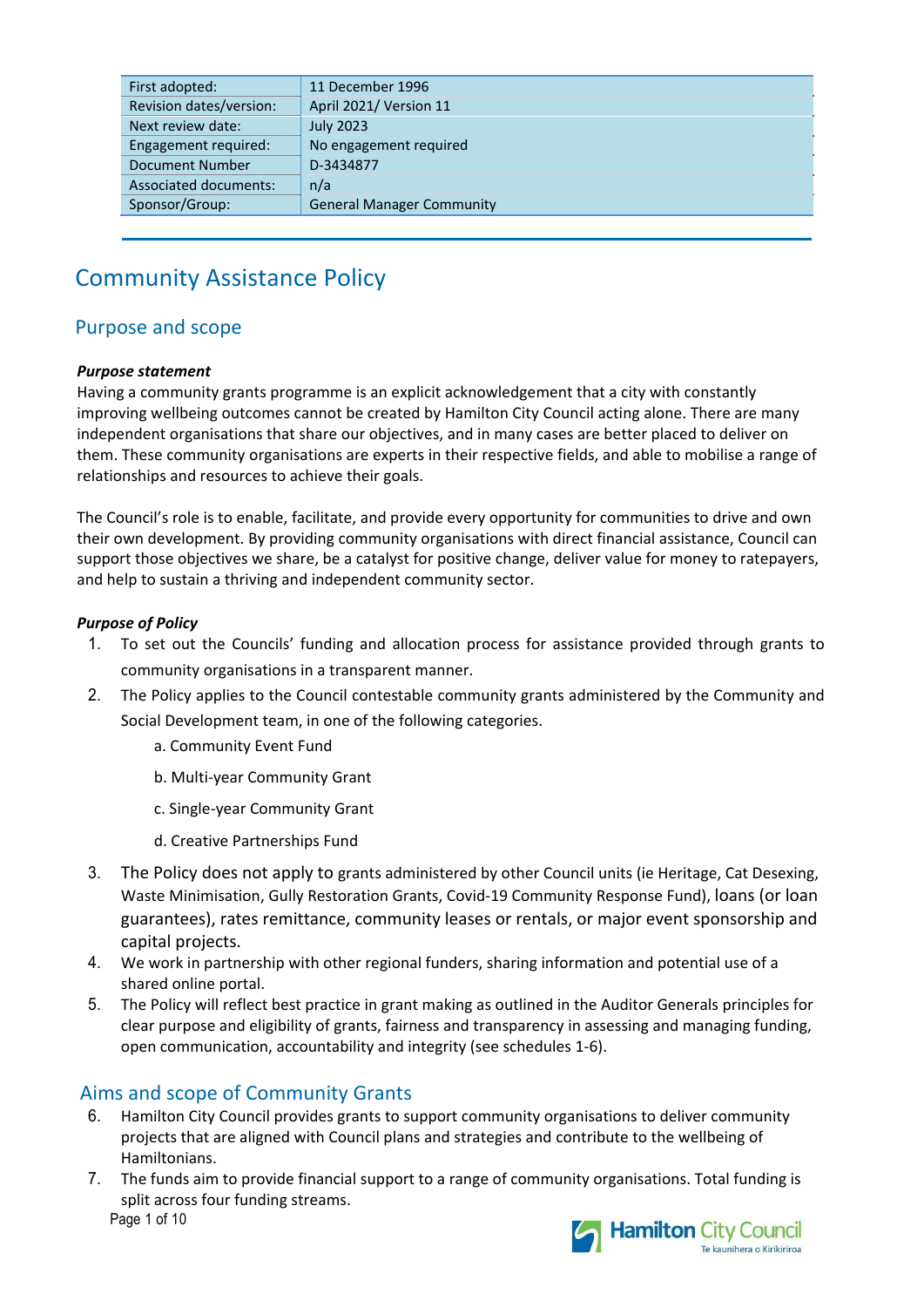- 8. The purpose and scope of each fund is covered in Table 1.
- 9. Council does not fund:
	- a. Projects outside the Hamilton City boundary.
	- b. Projects or operational costs already substantially funded by Hamilton City Council.
	- c. Retrospective funding, i.e. Specific projects that have already started or have been completed.
	- d. Political organisations or social clubs.
	- e. Repayment of debt, Loan, mortgage repayments or investments of any kind.
	- f. Project costs that will be directly paid back to Hamilton City Council.

| <b>Fund</b>                       | Aim                                | <b>What is funded</b>           |
|-----------------------------------|------------------------------------|---------------------------------|
| <b>Community Event Fund</b>       | To support organisations to run    | Operating, entertainment, event |
|                                   | free or low-cost inclusive events  | costs.                          |
|                                   | in Hamilton that benefit an        | Venue hire which is not owned   |
|                                   | audience of approximately 1,000    | by Council                      |
|                                   | people.                            | Advertising and promotion costs |
| Multi-Year Community Grant        | To support not-for-profit          | Operating, service and          |
|                                   | community organisations which      | programme costs                 |
|                                   | provide gathering places or build  |                                 |
|                                   | capacity within our Hamilton       |                                 |
|                                   | communities e.g. Community         |                                 |
|                                   | centres.                           |                                 |
| Single-Year Community Grant       | To support small not-for-profit    | Operating, service and          |
|                                   | community organisations which      | programme costs including       |
|                                   | provide programmes or services     | wages, training, volunteer      |
|                                   | in our Hamilton community.         | expenses etc.                   |
|                                   |                                    | Small capital items e.g         |
|                                   |                                    | equipment                       |
|                                   |                                    | Venue hire which is not owned   |
|                                   |                                    | by Council                      |
| <b>Creative Partnerships Fund</b> | To support and enable the          | New project and programme       |
|                                   | Hamilton Arts Community to         | costs, art installations,       |
|                                   | deliver new arts activities within | performances                    |
|                                   | the Hamilton City boundaries.      |                                 |

Table 1: purpose and Scope of funding

## Policy ‐ General

- 10. The total financial assistance provided to the community through grants and funding covered by this Policy is set out in the Long Term Plan budget.
- 11. Current funding allocations can be found on Councils' website (link)

## Process, Roles and Responsibilities

- 12. Applications are open to all community organisations that meet criteria set out in the specific grant criteria section of the policy, Schedules 3‐6.
- 13. Applications are made through the *SmartyGrants* online system.
- 14. The application and decision-making process is outlined in Schedule 1.
- 15. The Specific criteria for applying to each grant is outlined in Schedules 3‐6
	- a. Schedule 3: Community Events Fund
	- b. Schedule 4: Multi‐Year Community Grant
	- c. Schedule 5: Single‐Year Community Grant
	- d. Schedule 6: Creative Partnerships Fund

Page 2 of 10

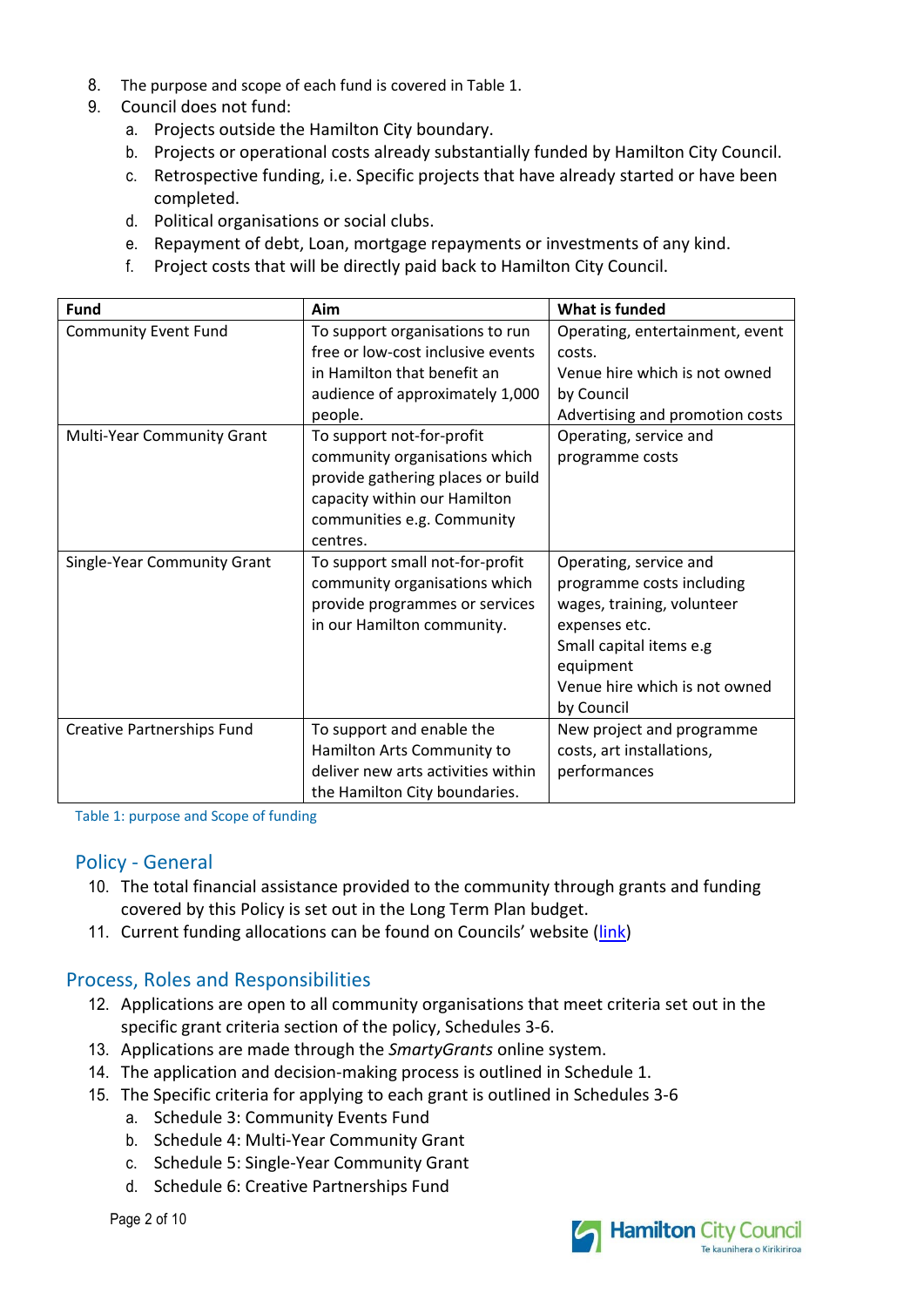16. The roles and responsibilities are set out in Table 2.

| Role                                               | <b>Responsibilities</b>                                                                                                                                                                                                                                                   |
|----------------------------------------------------|---------------------------------------------------------------------------------------------------------------------------------------------------------------------------------------------------------------------------------------------------------------------------|
| <b>Chief Executive</b>                             | Sign the grant agreements that are above the delegated authority of<br>the General Manager Community                                                                                                                                                                      |
| <b>General Manager</b><br>Community                | Sign the grant agreements that are above the delegated authority of<br>the Community and Social Development Manager                                                                                                                                                       |
| <b>Community Committee</b>                         | Appoints elected members to serve on the grants Sub-Committee<br>Approves funding decisions around the allocation of grants<br>Approves the total financial assistance administered through the<br>Policy and associated grant schemes                                    |
| <b>Community and Social</b><br>Development Manager | Oversees the grant assessment and allocation process<br>Signs the grant agreements that are within their delegated authority.                                                                                                                                             |
| Council staff                                      | Promote grant rounds<br>Provide grant information and assistance<br>Processes and assesses grant applications<br>Works with Sub-Committee on allocation of grants<br>Presents report on allocation of grants to Council<br>Check and processes grant accountability forms |
| <b>Community Grants Sub-</b><br>Committee          | Makes recommendation to Community Committee on the allocation<br>of grants                                                                                                                                                                                                |

Table 2: Roles and Responsibilities in relation to allocation of Community grants

## Conflict of Interest

17. All members involved in the allocation of community grants must sign a conflict of interest form prior to the assessment of applications and allocation of grants. These forms will be kept on record and members will be asked to leave the room when an application they have a conflict with is being discussed.

## Monitoring and Implementation

- 18. Implementation of this policy will be monitored by the General Manager Community.
- 19. This policy and schedules will be reviewed, at the request of the Council, in response to any relevant legislative amendment, or every three years (whichever comes first) through the relevant Committee identified in the Governance Structure Terms of Reference and Delegations.

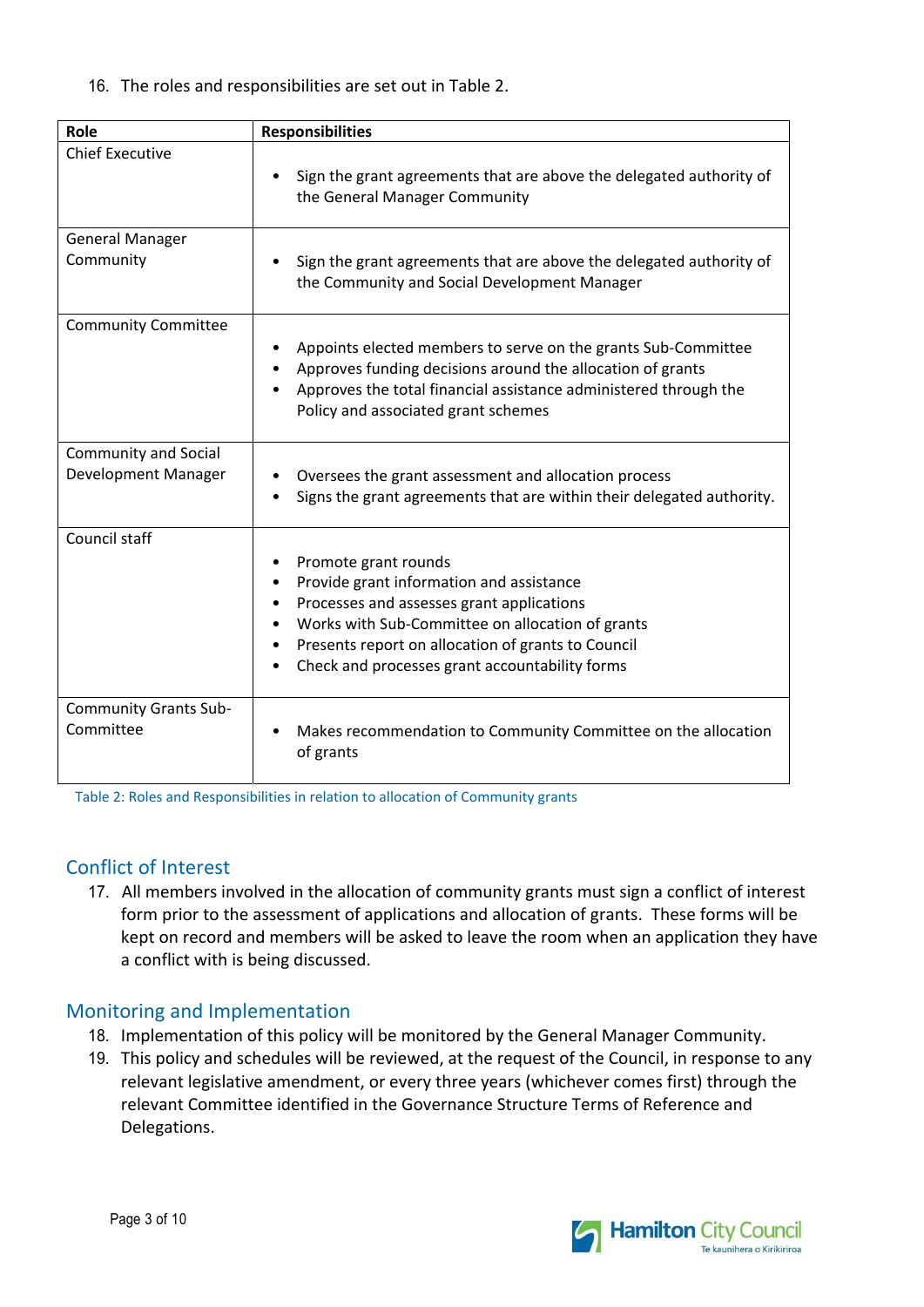## Schedule 1 – Community Assistance Funding Process



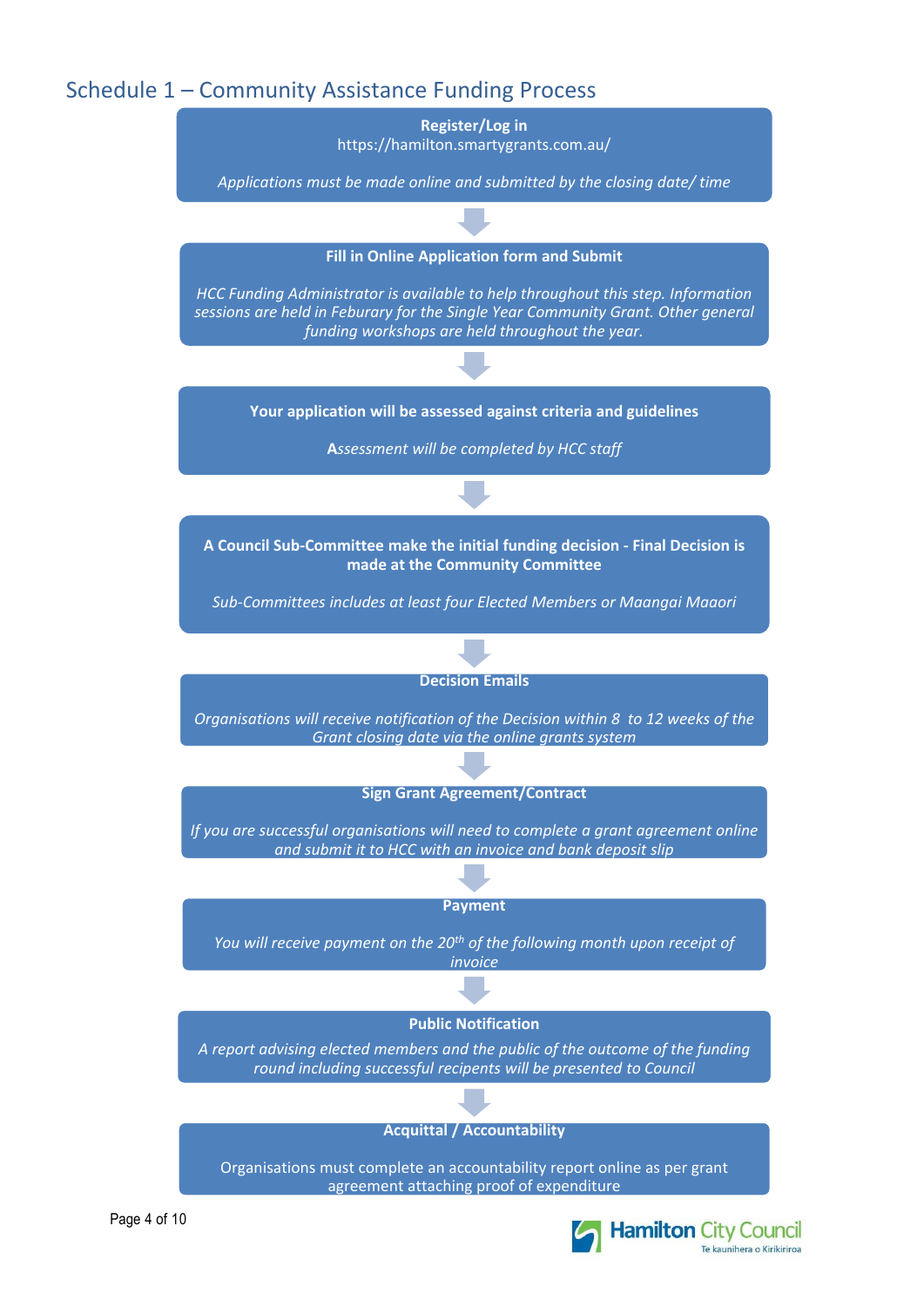# Schedule 2 – Community Assistance general criteria and guidelines

## What funding is available?

This Community Assistance Policy covers the following contestable funding rounds:

- a. Community Event Fund see schedule 3 below
- b. Multi‐Year Community Grants see schedule 4 below
- c. Single‐Year Community Grants see schedule 5 below
- d. Creative Partnerships Fund see schedule 6 below

## Who can apply?

Generally Council funds community organisations which:

- a. are legally constituted not-for-profit community organisations (charitable trust or incorporated society). The applicant organisation must have a Trust Deed or Constitution with a minimum of three board or committee members. The applicant organisation must have been operating for a minimum of 12 months.
- b. have good record keeping and operating practices eg; annual accounts, minutes, 2 bank signatories.
- c. provide services, programmes, activities or events within the Hamilton City boundary.
- d. have the capacity to deliver the project as outlined in their application.
- e. contribute to the social, arts, economic, cultural and environmental well-being of Hamiltonians.
- f. agree to provide further information on request.
- g. agree to the terms and conditions of any potential grant as outlined in their grant agreement.
- h. agree to provide accountability for any funds received.
- i. have accounted for any previous grants before any new grant application will be processed.

#### How must applications be made?

- a. All applications must be made through the Hamilton City Council online system. www.hamilton.govt.nz/communityfunding
- b. No paper applications will be accepted.

## What will not be funded?

- a. Projects or operational costs already substantially funded by Hamilton City Council.
- b. Retrospective funding, i.e. Projects that have already started or have been completed.
- c. Political organisations or social clubs.
- d. Repayment of debt, Loan, mortgage repayments or investments of any kind.
- e. Project costs that will be directly paid back to Hamilton City Council.

#### What must accompany the application?

- a. The applicant's annual financial accounts. (The annual accounts should comply with current NZ GAAP (Generally Accepted Accounting Practice in New Zealand) as outlined in the Charities Amendment Act 2014)
- b. The applicant's statement of financial position showing year to date income and expenditure, this needs to be no greater than six months old.
- c. A current bank statement showing the bank balances of all the organisations bank accounts.
- d. A budget for the project being applied for.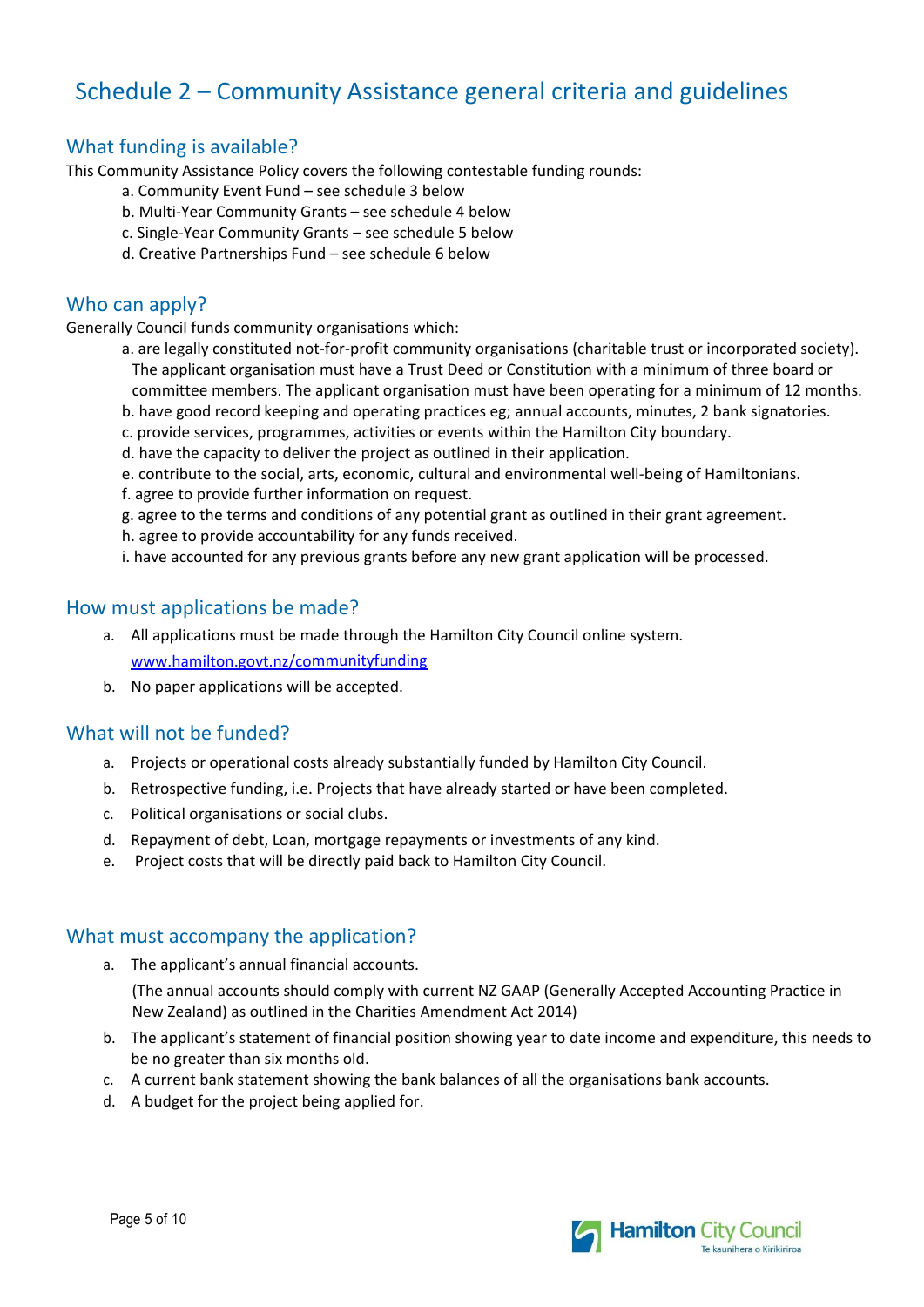## Will the application be successful?

- a. Each application submitted will be assessed on its fit to the criteria of the fund, the need for the project in the community and the likelihood of the project taking place and being successful. Not all funding applications submitted will be funded. This is often due to the large number of applications being submitted and the limited pool of funding available to distribute. It is simply not possible to fund every request.
- b. Once the application is assessed, the allocation committee will meet to decide on the outcome. The organisation will be notified of the results via the online grant system. This process will take approximately eight to twelve weeks from the closing date of each funding round.

### If successful, what requirements will have to be met?

- a. Prior to payment of any grant, all successful organisations will be required to complete an online grant agreement form. The organisation will need to attach
	- I. a printed bank deposit slip or bank statement in the name of their organisation (as outlined in the application) showing bank account details (name and bank account number).
	- II. a tax invoice with their organisation name, grant amount, GST number and grant code.
- b. Successful applicants must adhere to the funding reporting requirements as set out in the grant agreement. c. Recipients that fail to submit acquittal/ accountability reports, or that have not spent the money in
	- accordance with the application/contract shall not be eligible for any further Council grants until:
		- I. Accountability conditions have been met and/or grant monies returned and;
		- II. the organisation can demonstrate their ability to meet Council's eligibility criteria for a grant;
		- III. and the organisation is capable of delivering the project outcomes of which they are making an application for.

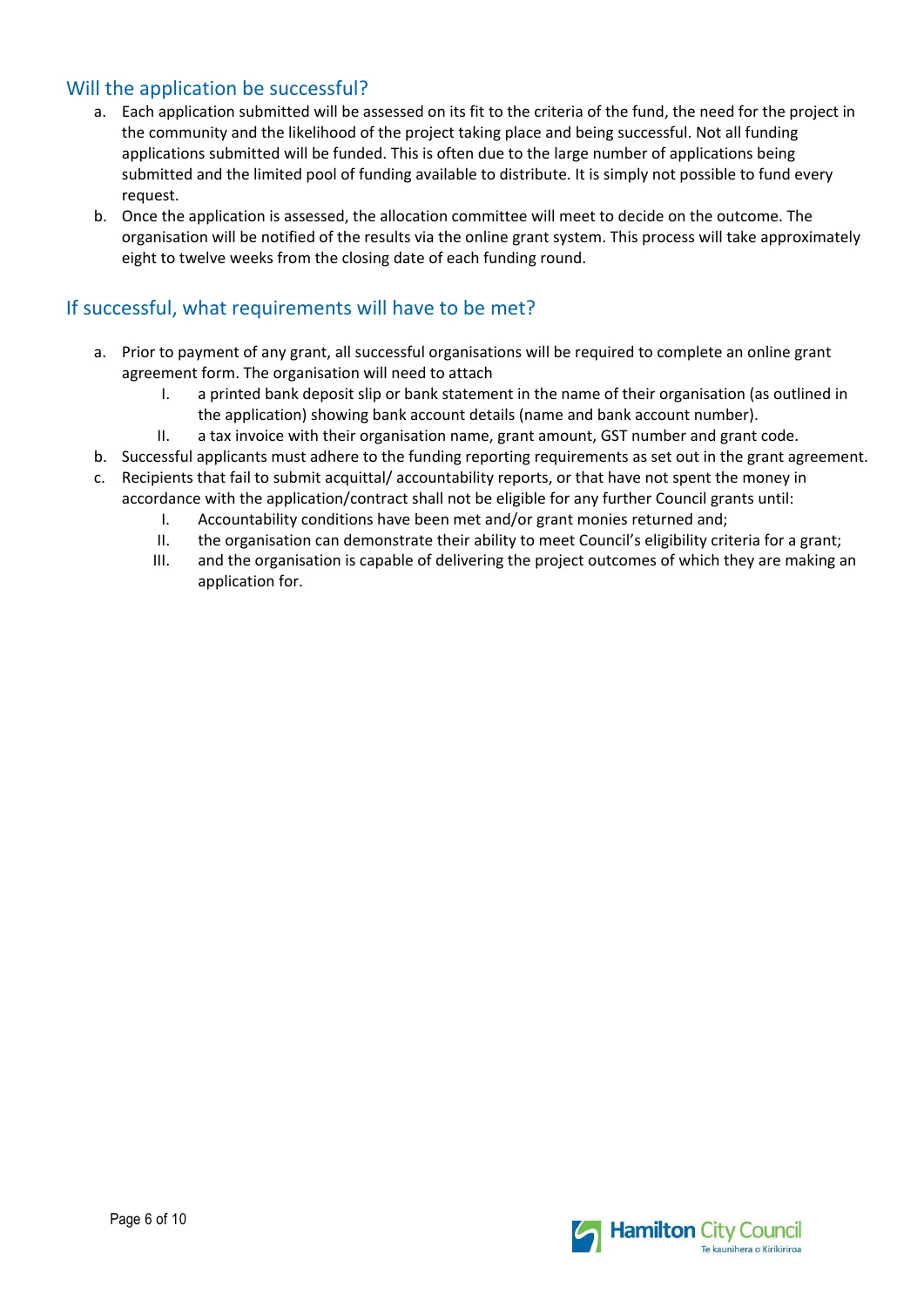# Schedule 3 – Community Event Fund

#### Purpose

Hamilton City Council's Community Event Fund supports not-for-profit community organisations that host inclusive, free or low‐cost events with a high profile in our community. The fund aims to activate common, shared gathering places and spaces within our community.

| How much can I apply for?        | No Limit                                                                                              |
|----------------------------------|-------------------------------------------------------------------------------------------------------|
| When can I apply?                | Fund opens (annually) in June                                                                         |
|                                  | Fund Closes (annually) in July                                                                        |
| How can I apply?                 | All applications must be made through an online grants system.                                        |
|                                  | www.hamilton.govt.nz/communityfunding                                                                 |
| Administration and<br>Allocation | Administered and assessed by Council staff                                                            |
|                                  | Recommendations made by Community Grants Sub-Committee to the                                         |
|                                  | <b>Community Committee for Decision</b>                                                               |
| Grant decision                   | Applicants will be advised following the Community Committee that<br>approves the allocation of funds |

#### Who can apply?

- a. Organisations that are legally constituted not-for-profit community organisations (charitable trust or incorporated society) or other legal entities such as limited liability companies, sole traders (proprietorship), or partnerships.
- b. Organisations which meet the criteria as outlined in schedule 2 "Who can apply" (points b‐i)

## What will be funded?

a. Community Event Funds will assist organisations for costs associated with organizing and delivering high profile community events in Hamilton. The fund will not cover costs that are returned to Council, eg Council venue hire.

Please note; this fund is for projects and activities taking place from October to August.

## Who will be given priority?

- a. Organisations which meet the criteria as outlined above in "Who can apply" and,
- b. Host community events or cultural celebrations open to wide community participation with a target audience of 1000 people or more. If you are holding a series of events, audience numbers can be totaled across the series.
- c. Events that activate community places and spaces within Hamilton eg parks, facilities, gathering places like the lake, Garden Place etc

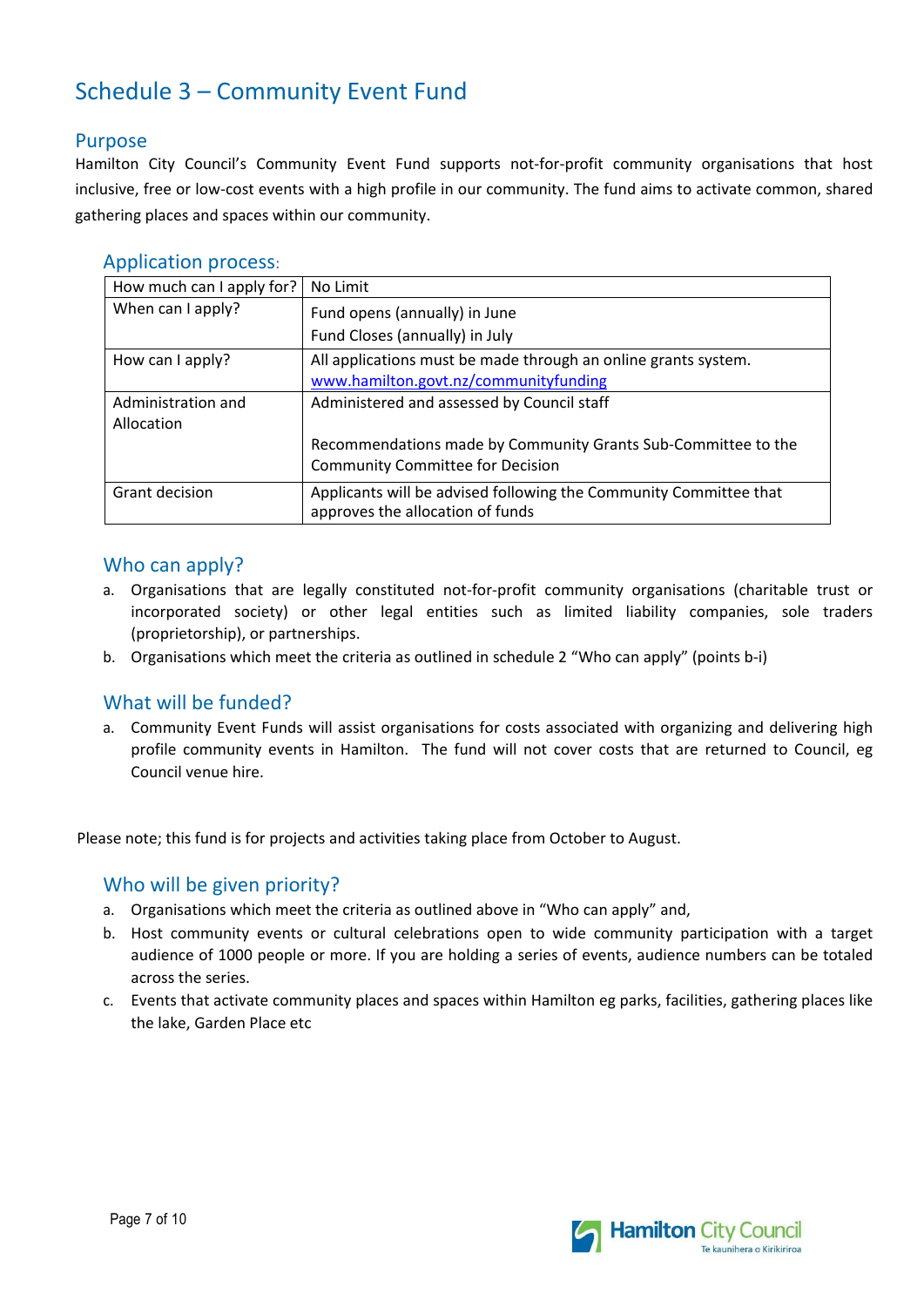# Schedule 4 – Multi‐Year Community Grant criteria and guidelines

#### Purpose

Hamilton City Council's Multi‐Year Community Grant supports the operational management of community organisations which provide gathering places or build capacity that benefit the social, cultural, arts and environmental wellbeing of communities in Hamilton.

|  | <b>Application process:</b> |
|--|-----------------------------|

| How much can I apply for                                                                  | No Limit                                                                                                                                        |
|-------------------------------------------------------------------------------------------|-------------------------------------------------------------------------------------------------------------------------------------------------|
| When can I apply?<br>Note: This grant is only open for<br>applications once every 3 years | Next Round:<br>Fund opens September 2023<br>Fund Closes October 2023                                                                            |
| How can I apply?                                                                          | All applications must be made through an online grants system.<br>www.hamilton.govt.nz/communityfunding                                         |
| Administration and Allocation                                                             | Administered and assessed by Council staff<br>Recommendations made by Community Grants Sub-Committee to<br>the Community Committee for Decision |
| Grant decision                                                                            | Applicants will be advised following the Community Committee<br>that approves the allocation of funds (2023/24)                                 |

#### What will be funded?

Multi‐Year Community Grants will fund organisations for operating costs delivering:

- a. A multi‐purpose space available for the community to utilise; and/or
- b. Opportunities for the wider community to increase social connection; and/or
- c. Programmes and activities delivered in the facility that addresses the needs of the local community; and/or
- d. Capacity building organisations of specific communities of place, identity or interest within Hamilton.

## Who will be given priority?

- a. Organisations which meet the criteria as outlined in schedule 2 "Who can apply" and,
- b. and are registered with Charities Services and,
- c. provide or manage community spaces/ facilities used by the community and/or other organisations. These organisations may also provide a range of services to the community.

## What are the requirements that have to be met?

In addition to the general requirements in schedule 2, successful applicants will also;

- a. Provide six‐month reports, documenting how their activities have contributed to the objectives for which the funding was allocated.
- b. A Hamilton City Council staff member will visit and meet with all multi-year community grant recipients on an annual basis. The purpose of the visit is to build a relationship between Hamilton City Council and the grant recipient as well as inform on progress and development.
- c. All multi‐year grant recipients will be invited to an annual network meeting hosted by Hamilton City Council. The purpose of this meeting is to build collaboration and cohesion among multi‐ year community grant recipients and provide an opportunity for feedback on Council processes and systems.

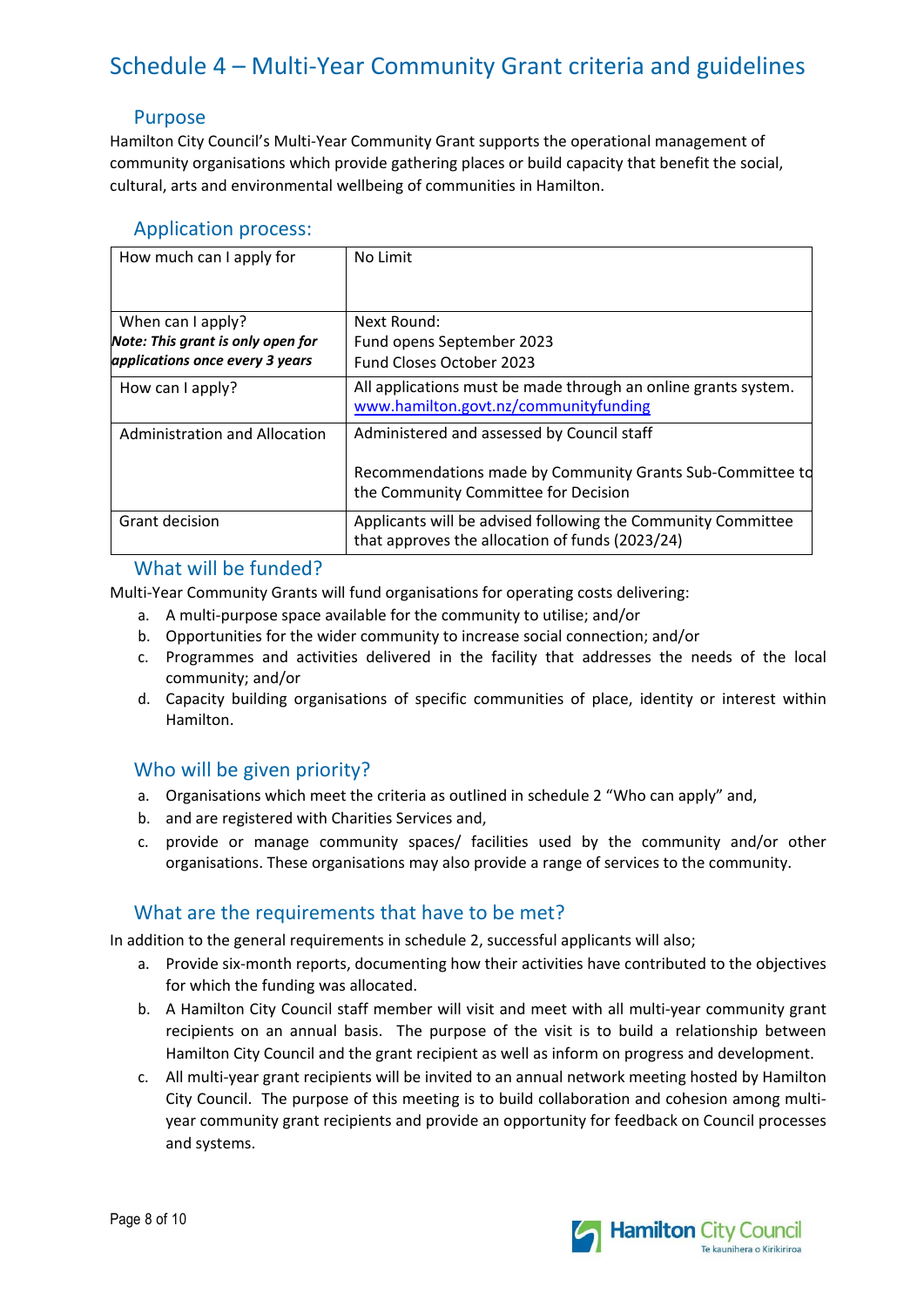# Schedule 5 – Single‐Year Community Grant

#### Purpose

Hamilton City Council's Single‐Year Community Grant supports not‐for‐profit community organisations that deliver services, programmes and activities that benefit the social, cultural, arts and environmental wellbeing of communities in Hamilton.

| How much can I apply for?        | Maximum grant \$10,000                                                                                |
|----------------------------------|-------------------------------------------------------------------------------------------------------|
| When can I apply?                | Fund opens (annually) in January                                                                      |
|                                  | Fund closes (annually) in February                                                                    |
| How can I apply?                 | All applications must be made through an online grants system.                                        |
|                                  | www.hamilton.govt.nz/communityfunding                                                                 |
| Administration and<br>Allocation | Administered and assessed by Council staff                                                            |
|                                  | Recommendations made by Community Grants Sub-Committee to the                                         |
|                                  | <b>Community Committee for Decision</b>                                                               |
| When will I know?                | Applicants will be advised following the Community Committee that<br>approves the allocation of funds |

#### Application process:

## What will be funded?

Single‐year grants will fund organisations for:

- a. Operating and administrative costs.
- b. Programme development and implementation.
- c. Community events and cultural festivals.
- d. Equipment and resources that support the project or organization.

Please note; this fund is for projects and activities taking place from May to January.

#### Who will be given priority?

- a. Organisations which meet the criteria as outlined in schedule 2 "Who can apply" and,
- b. Consideration will be given to the number of volunteer hours contributed and any in kind donations toward the project.
- c. Preference will be given to organisations that have a total annual income under \$500,000.

## What will not be funded?

a. Organisations who already receive a Hamilton City Council Multi‐Year Community Grant.

#### Can I request a multi‐year grant?

If your organisation has previous received a single‐year community grants from Council and is requesting a grant toward general operating costs, then you could be eligible for a multi-year grant. Multi-year grants will be considered for organisations who provide programmes or services that:

- a. Closely align to the four well‐beings of Council social, economic, cultural or environmental
- b. Are considered by the allocation committee to be a close fit to the purpose of this fund
- c. Are considered by the allocation committee to be of high benefit to Hamiltonians, and
- d. The request fits within the budget allocation of this fund.